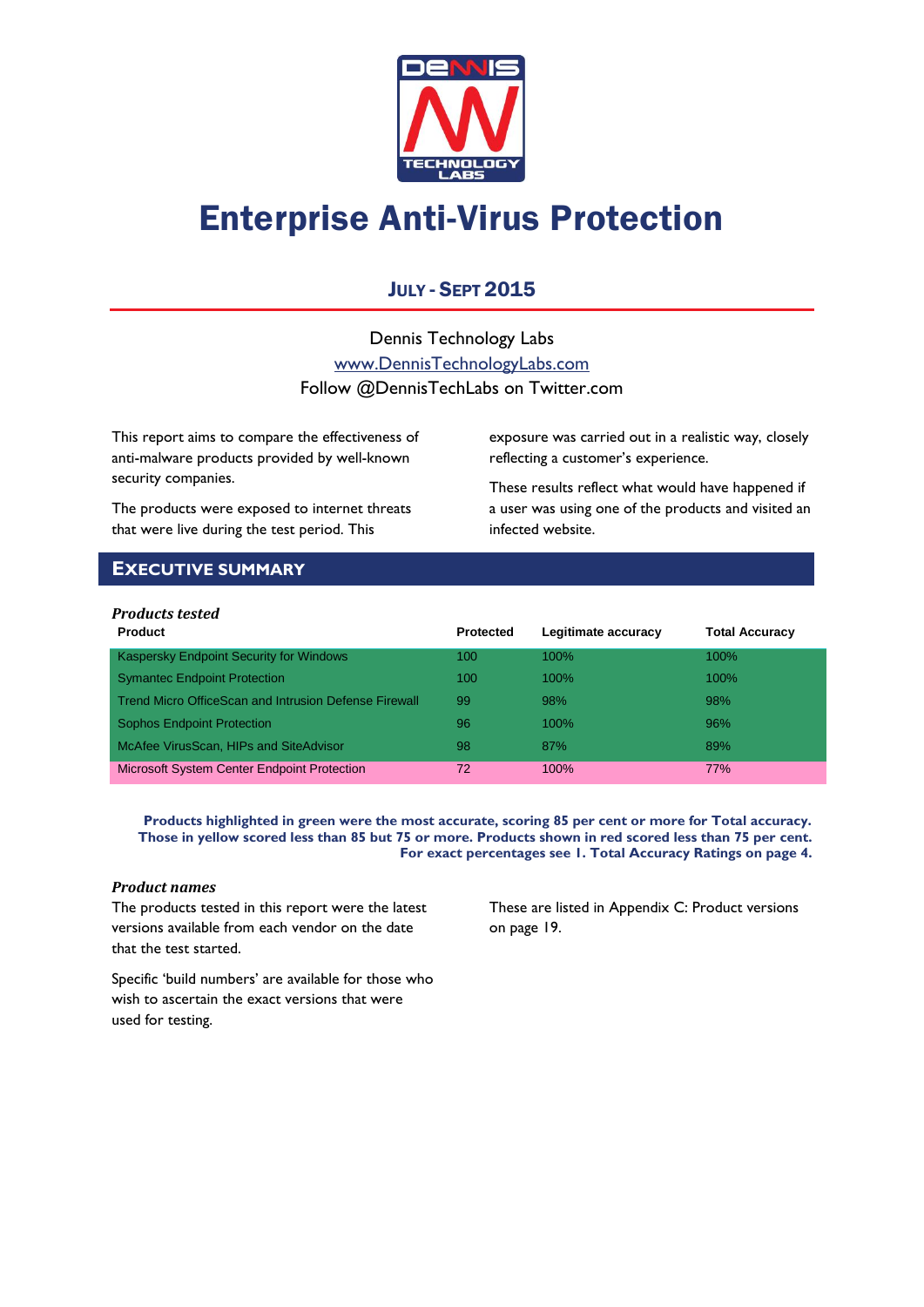■ The effectiveness of anti-malware security suites tested was very high, with one exception. Most products were compromised at least twice but half protected against 98 – 100 per cent of the threats. The least effective (Microsoft System Center Endpoint Protection) was in a league of its own, being compromised by 28 per cent of the threats.

# ■ Blocking malicious sites based on reputation is an effective approach.

Those products that prevented users from visiting the malicious sites in the first place gained a significant advantage. If the malware can't download onto the victim's computer then the anti-malware software faces less of an ongoing challenge.

 **Most tested anti-malware programs were accurate when handling legitimate software** Few of the products bothered users when installing legitimate software or visiting clean websites. McAfee's was the exception, blocking seven per cent of the legitimate applications and websites.

# **Which was the best product?**

The most accurate programs were Kaspersky Endpoint Security For Windows and Symantec Endpoint Protection Enterprise Edition. Trend Micro OfficeScan came third, while Sophos Endpoint Protection ran a close fourth. All of these products win AAA awards.

Simon Edwards, Dennis Technology Labs, 12th Oct 2015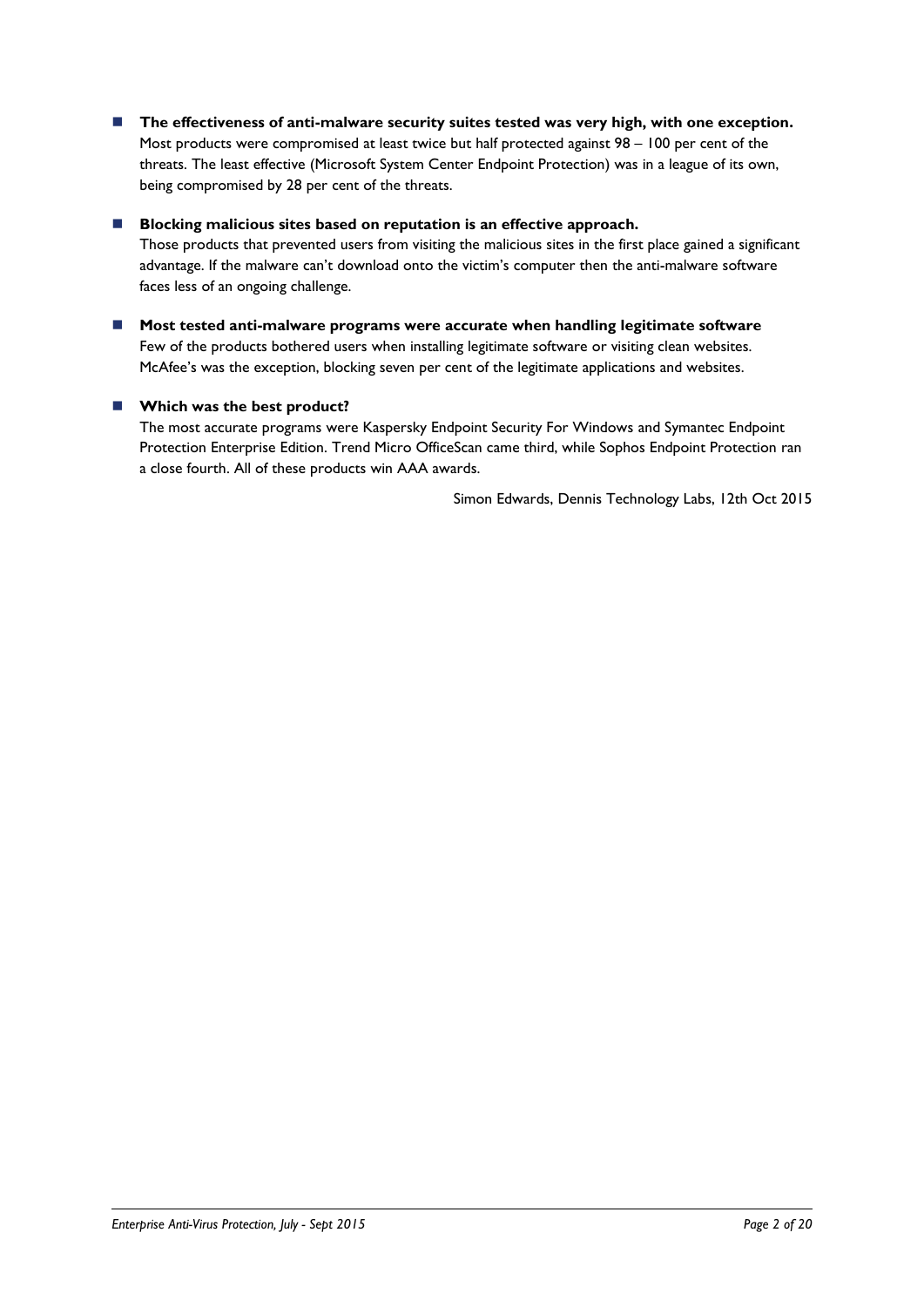# <span id="page-2-0"></span>**CONTENTS**

Document version 1.0. Written 12th Oct 2015.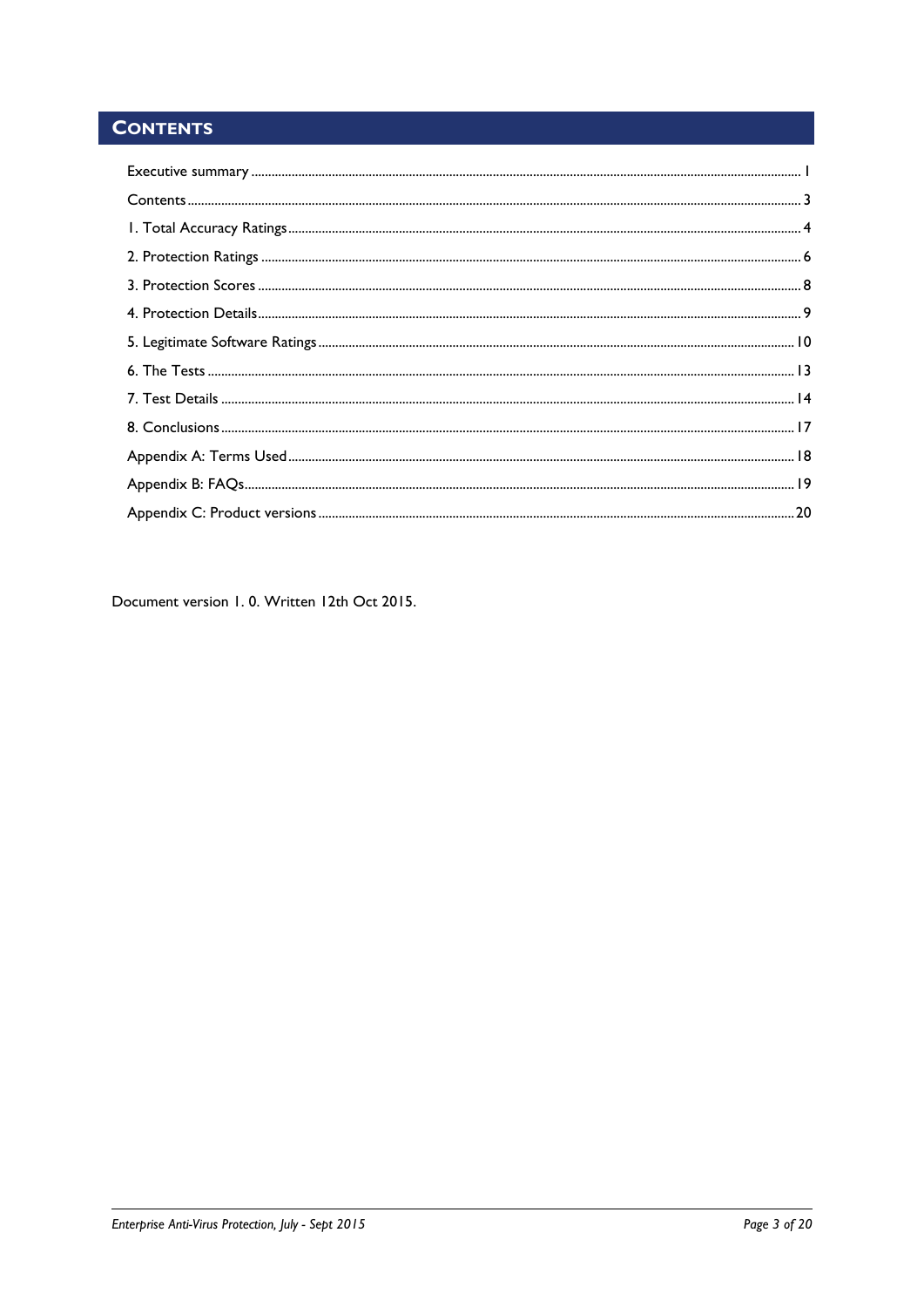# <span id="page-3-0"></span>**1. TOTAL ACCURACY RATINGS**

The total accuracy ratings provide a way to judge how effectively the security programs work by looking at a single graph.

Anti-malware software should not just detect threats. It should allow legitimate software to run unhindered as well.

The results below take into account how accurately the programs treated threats and handled legitimate software.



## **The total accuracy ratings take into account successes and failures with both malware and legitimate applications.**

We ran two distinct tests: one that measured how the products handled internet threats and one that measured how they handled legitimate programs.

The ideal product would block all threats and allow all legitimate applications.

When a product fails to protect the system against a threat it is compromised. When it warns against, or even blocks, legitimate software then it generates a 'false positive' result.

Products gain points for stopping threats successfully and for allowing users to install and run legitimate software. Products lose points for failing to stop threats and when they handle legitimate files incorrectly.

Each product then receives a final rating based on its performance in each of the 'threat' and 'legitimate software' tests.

These results show a combined accuracy rating, taking into account each product's performance with both threats and non-malicious software.

There is a maximum possible score of 1,020 and a minimum of -1,220.

See *5. Legitimate Software Ratings* on page 10 for detailed results and an explanation on how the false positive ratings are calculated.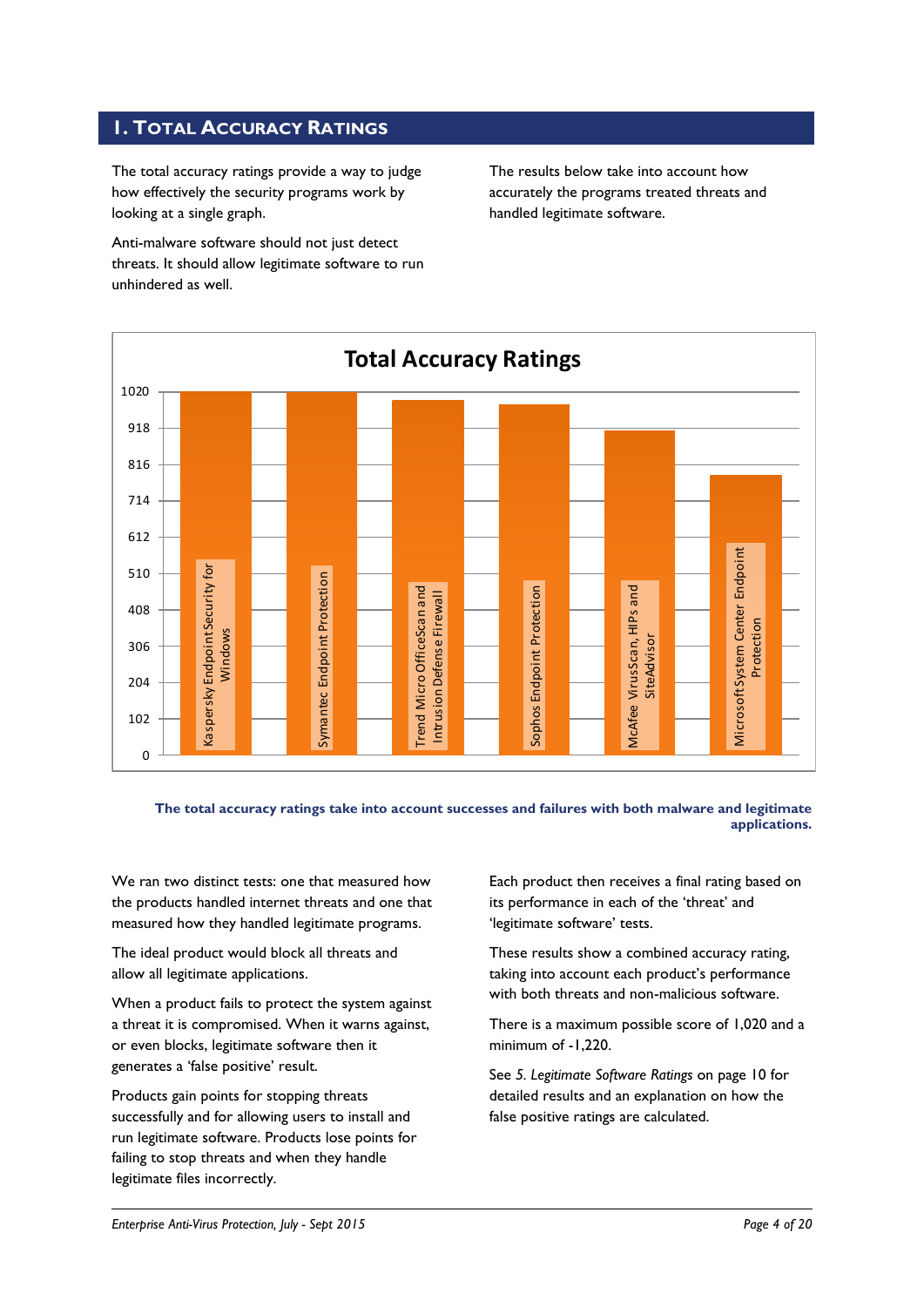# TOTAL ACCURACY RATINGS

| <b>Product</b>                                        | <b>Total Accuracy Rating</b> | Percentage | Award                    |
|-------------------------------------------------------|------------------------------|------------|--------------------------|
| Kaspersky Endpoint Security for Windows               | 1020                         | 100%       | AAA                      |
| <b>Symantec Endpoint Protection</b>                   | 1018                         | 100%       | AAA                      |
| Trend Micro OfficeScan and Intrusion Defense Firewall | 996                          | 98%        | AAA                      |
| Sophos Endpoint Protection                            | 984                          | 96%        | AAA                      |
| McAfee VirusScan, HIPs and SiteAdvisor                | 907.5                        | 89%        | A                        |
| Microsoft System Center Endpoint Protection           | 785                          | 77%        | $\overline{\phantom{0}}$ |

# **Awards**

The following products win Dennis Technology Labs awards:





Kaspersky Endpoint Security for Windows Symantec Endpoint Protection Trend Micro OfficeScan and Intrusion Defense Firewall Sophos Endpoint Protection

McAfee VirusScan, HIPs and SiteAdvisor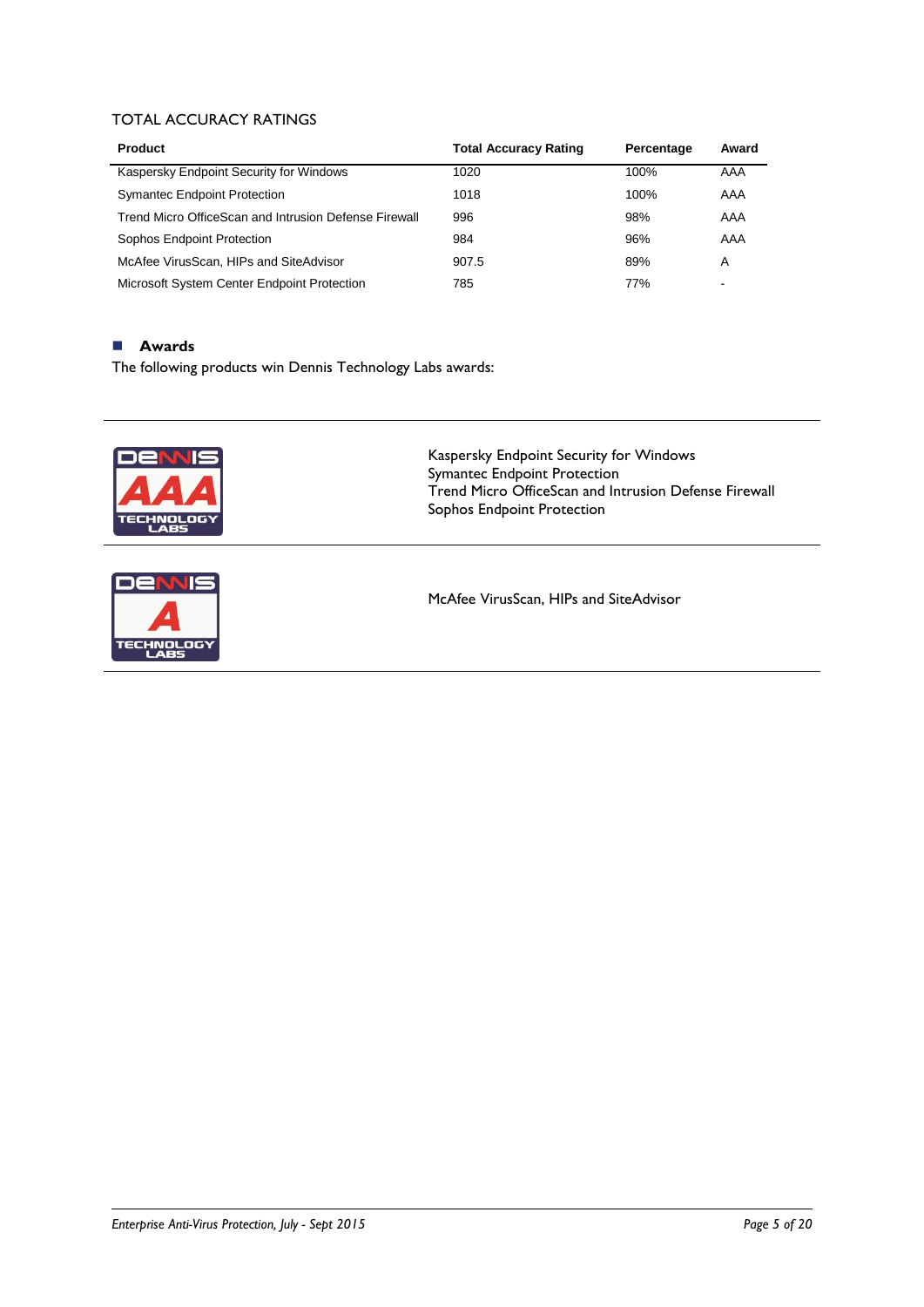# <span id="page-5-0"></span>**2. PROTECTION RATINGS**

The following results show how each product was scored for its accuracy in handling malware only. They do not take into account false positives.

# **Neutralize (+1)**

If the product terminated a running threat the result was a neutralization. The product protected the system and was awarded one point.

 **Neutralize, complete remediation (+2)** The product was awarded a bonus point if, in addition to stopping the malware, it removed all hazardous traces of the attack.

# **Defense (+3)**

Products that prevented threats from running 'defended' the system and were awarded three points.

# **Compromise (-5)**

If the threat ran uninhibited on the system, or the system was damaged, five points were deducted.

The best possible protection rating is 300 and the worst is -500.



**With protection ratings we award products extra points for completely blocking a threat, while removing points when they are compromised by a threat.**

# How we calculate the ratings

The protection ratings are calculated like this:

*Protection rating = (3x number of defenses) + (1x number of neutralizations + (1x number of complete remediations)) + (-5x number of compromises)*

Note that the 'number of full remediations' value refers only to cases of neutralization for which full remediation was achieved. Full remediation is automatically assumed for all cases of 'defense'.

The score weighting gives credit to products that deny malware any opportunity to tamper with the system and penalizes heavily those that fail.

It is possible to apply your own weightings if you feel that compromises should be penalized more or less heavily. To do so use the results from *4. Protection Details* on page 9.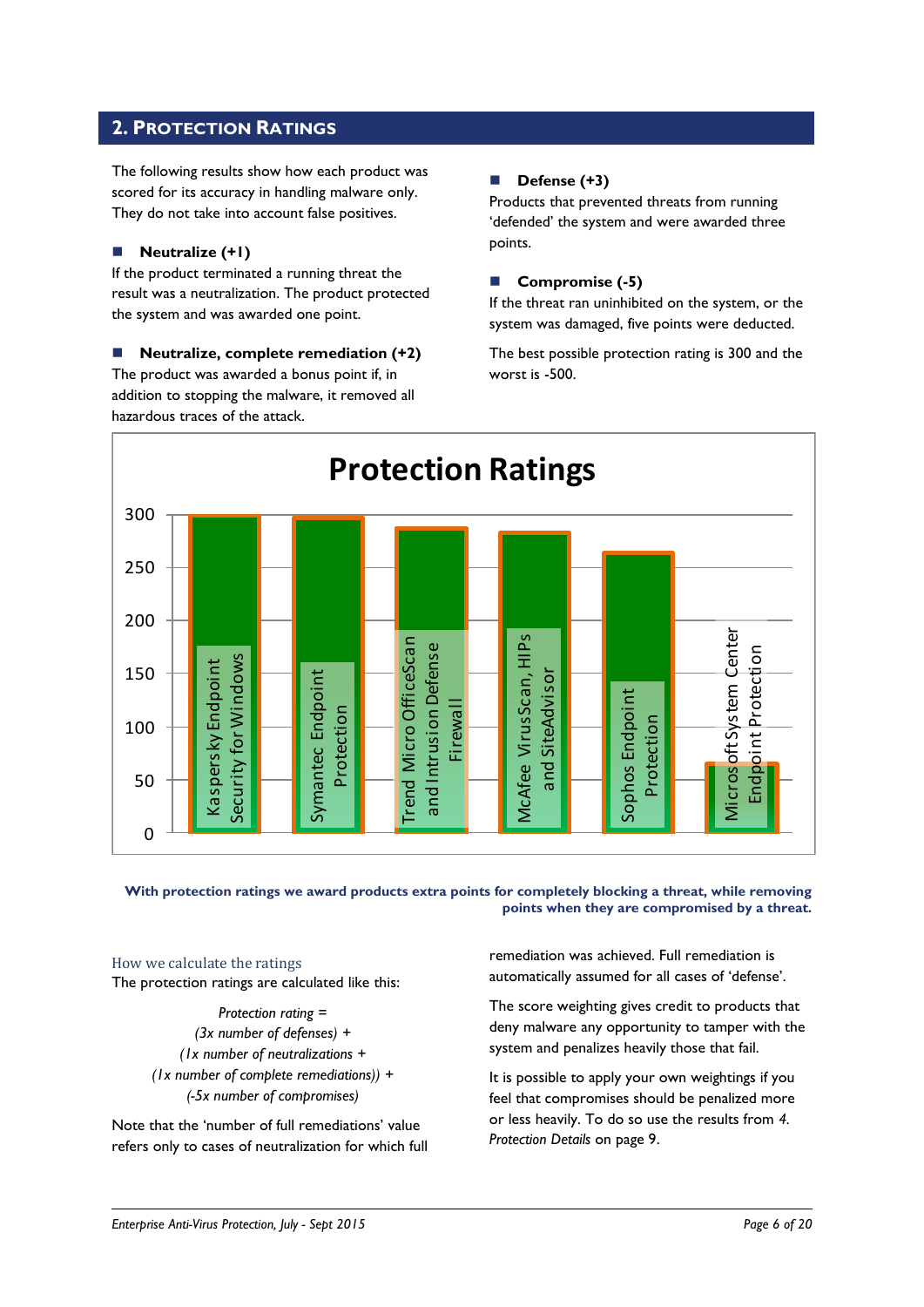# PROTECTION RATINGS

| <b>Product</b>                                        | <b>Protection Rating</b> |
|-------------------------------------------------------|--------------------------|
| Kaspersky Endpoint Security for Windows               | 300                      |
| <b>Symantec Endpoint Protection</b>                   | 298                      |
| Trend Micro OfficeScan and Intrusion Defense Firewall | 288                      |
| McAfee VirusScan, HIPs and SiteAdvisor                | 284                      |
| Sophos Endpoint Protection                            | 264                      |
| Microsoft System Center Endpoint Protection           | 65                       |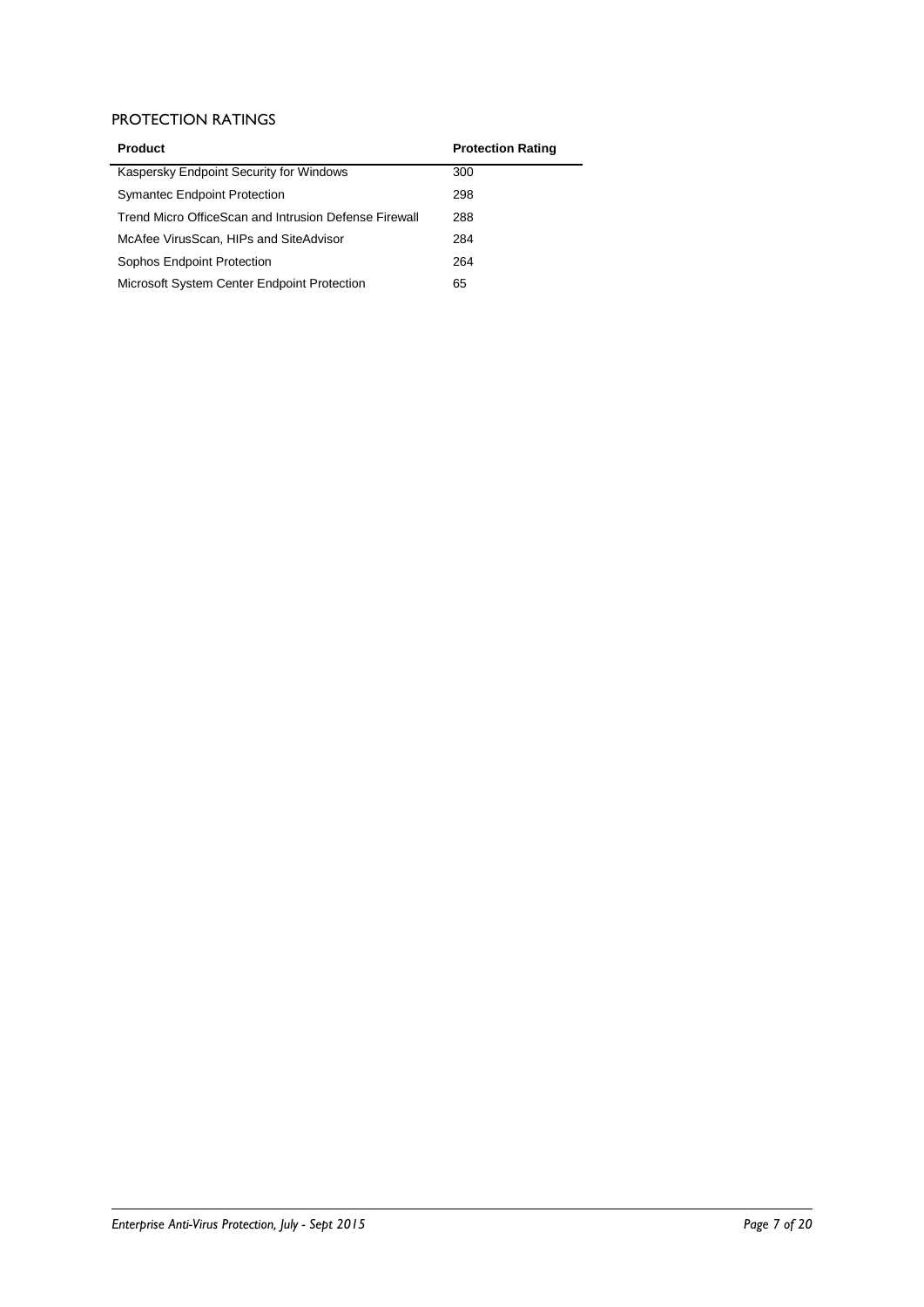# <span id="page-7-0"></span>**3. PROTECTION SCORES**

The following illustrates the general level of protection, combining defended and neutralized results.

There is no distinction made between these different levels of protection. Either a system is protected or it is not.



# **The protection scores simply indicate how many time each product prevented a threat from compromising the system.**

## PROTECTION SCORES

| <b>Product</b>                                        | <b>Protected Scores</b> |
|-------------------------------------------------------|-------------------------|
| <b>Symantec Endpoint Protection</b>                   | 100                     |
| Kaspersky Endpoint Security for Windows               | 100                     |
| Trend Micro OfficeScan and Intrusion Defense Firewall | 99                      |
| McAfee VirusScan, HIPs and SiteAdvisor                | 98                      |
| Sophos Endpoint Protection                            | 96                      |
| Microsoft System Center Endpoint Protection           | 72                      |

(Average: 94 per cent)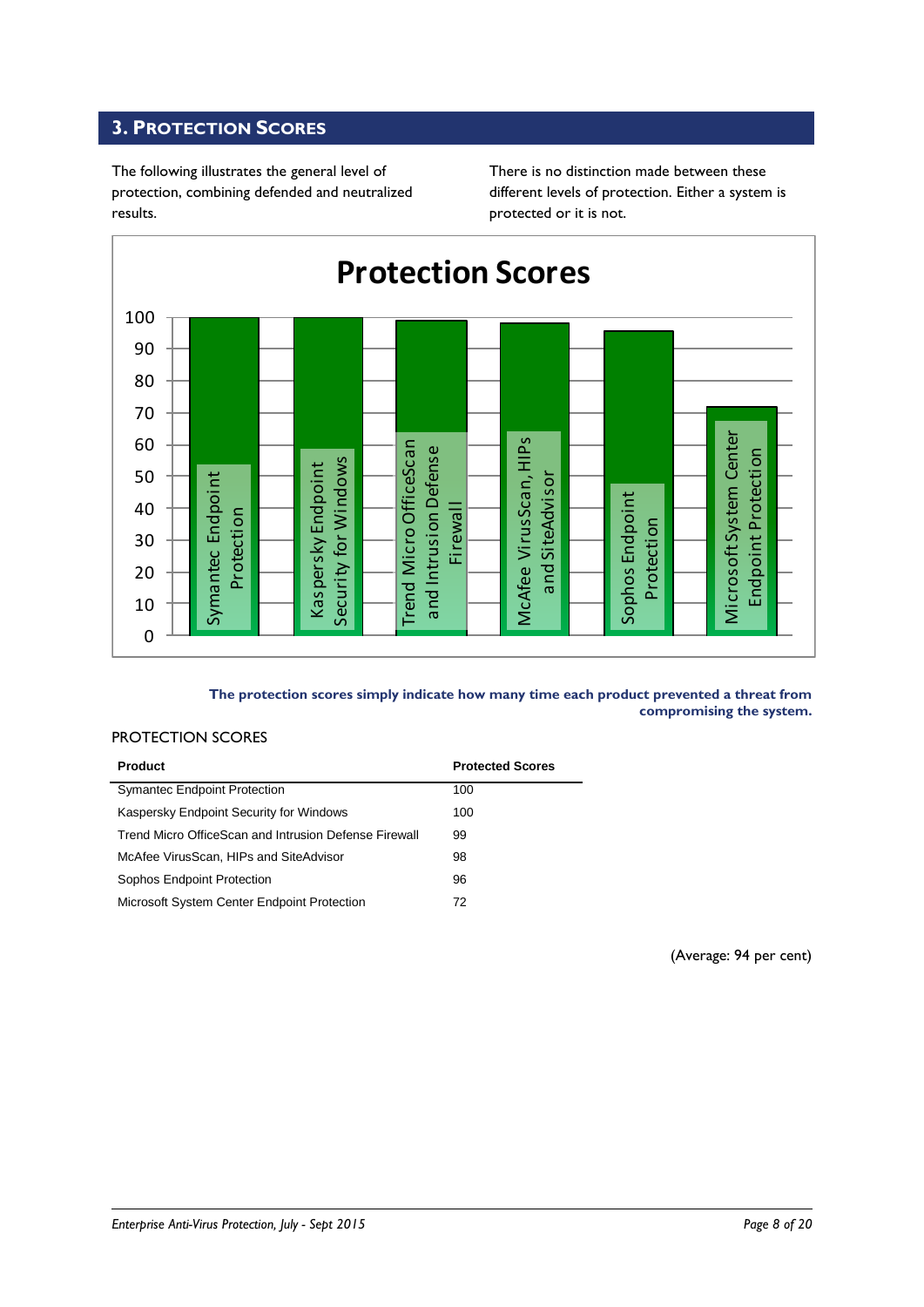# <span id="page-8-0"></span>**4. PROTECTION DETAILS**

The security products provided different levels of protection. When a product *defended* against a threat, it prevented the malware from gaining a foothold on the target system.

A threat might have been able to exploit or infect the system and, in some cases, the product *neutralized* it either after the exploit ran or later. When it couldn't the system was *compromised*.



#### **The graph shows details on how the products handled the attacks. They are ordered according to their protection scores. For overall protection scores see** *3. Protection Scores* **on page 8.**

# PROTECTION DETAILS

| <b>Product</b>                                        | <b>Defended</b> | <b>Neutralized</b> | Compromised | Protected |
|-------------------------------------------------------|-----------------|--------------------|-------------|-----------|
| Kaspersky Endpoint Security for Windows               | 100             |                    |             | 100       |
| <b>Symantec Endpoint Protection</b>                   | 99              |                    |             | 100       |
| McAfee VirusScan, HIPs and SiteAdvisor                | 98              |                    |             | 98        |
| Trend Micro OfficeScan and Intrusion Defense Firewall | 97              |                    |             | 99        |
| Sophos Endpoint Protection                            | 94              |                    | 4           | 96        |
| Microsoft System Center Endpoint Protection           | 65              |                    | 28          | 72        |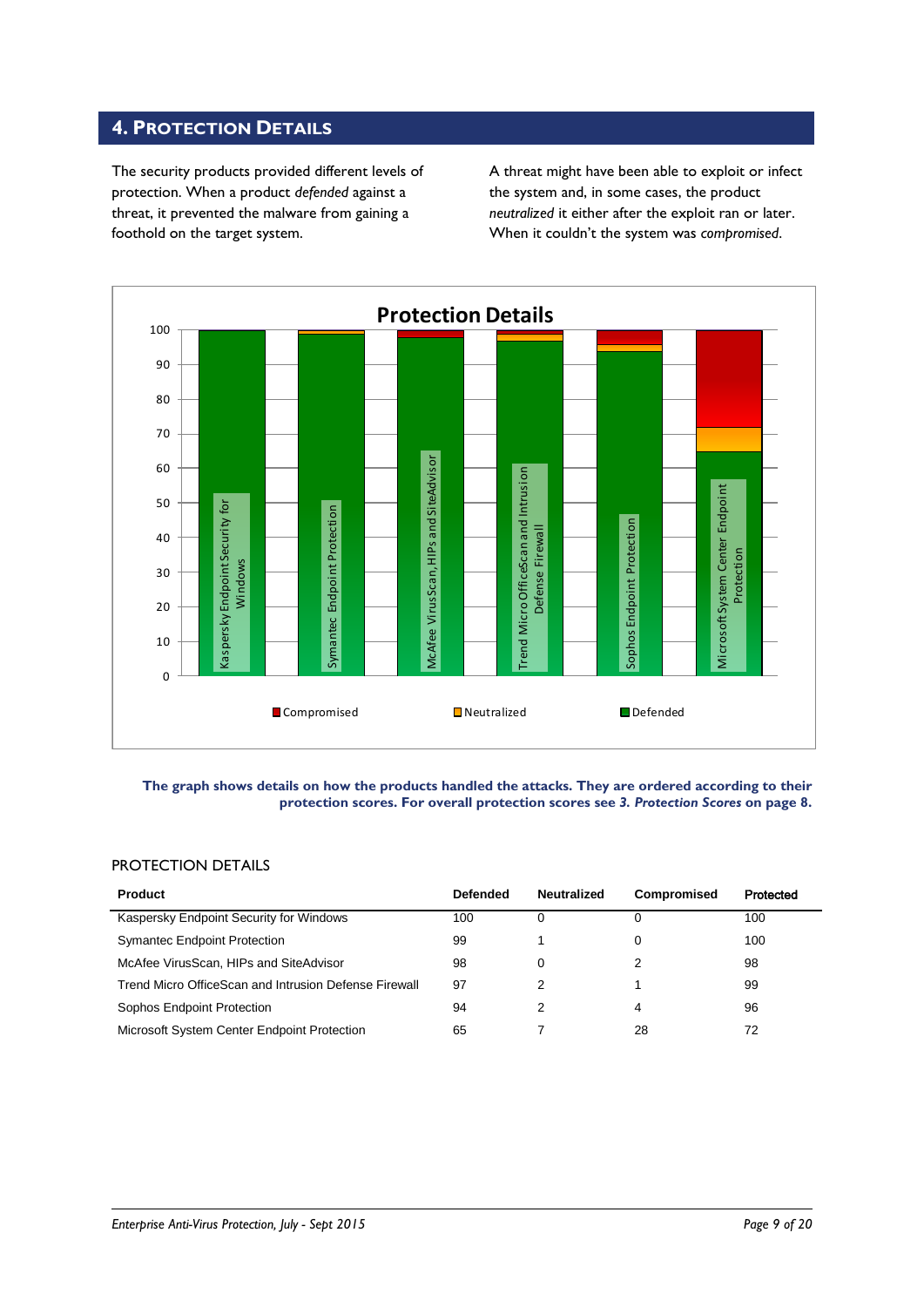# <span id="page-9-0"></span>**5. LEGITIMATE SOFTWARE RATINGS**

The legitimate software accuracy ratings provide a way to judge how effectively the security programs handle non-malicious software by looking at a single graph.

Anti-malware software should allow legitimate software to run unhindered. These results take into account the level of any interaction that the product demands of the user, as well as the prevalence of the legitimate program.

To understand how we calculate these ratings see 5.3 Accuracy ratings on page 12.



**When a product misclassified a popular program it faced a stronger penalty than if the file was more obscure.**

# LEGITIMATE SOFTWARE RATINGS

| <b>Product</b>                                        | <b>Accuracy Rating</b> |
|-------------------------------------------------------|------------------------|
| Sophos Endpoint Protection                            | 720                    |
| <b>Symantec Endpoint Protection</b>                   | 720                    |
| Kaspersky Endpoint Security for Windows               | 720                    |
| Microsoft System Center Endpoint Protection           | 720                    |
| Trend Micro OfficeScan and Intrusion Defense Firewall | 708                    |
| McAfee VirusScan, HIPs and SiteAdvisor                | 623.5                  |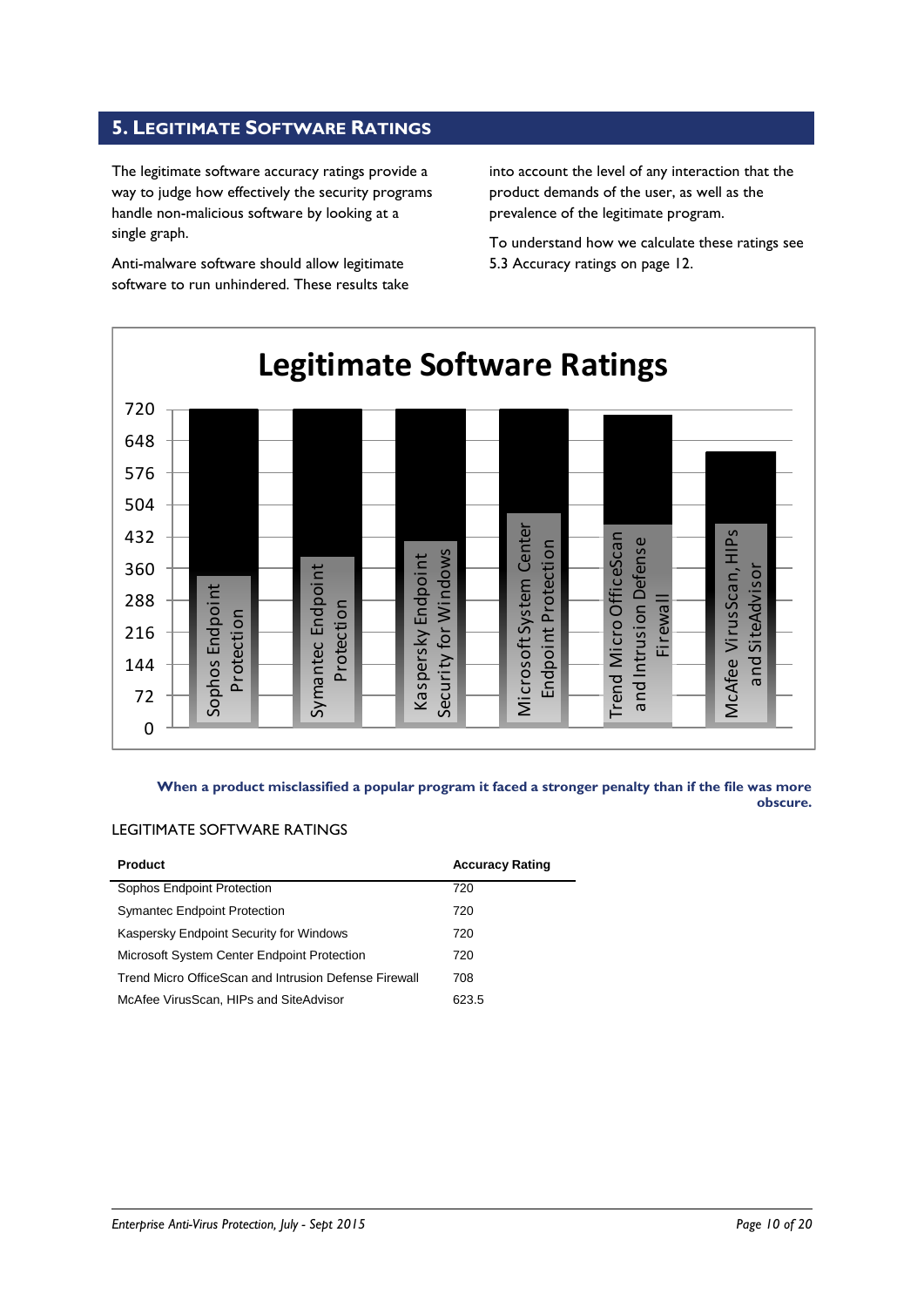# **5.1 Interaction ratings**

A security product needs to be able to protect the system from threats, while allowing legitimate software to work properly. When legitimate software is misclassified as malware a false positive is generated.

In an effort to protect the system some security products will ask the user questions when it encounters software that it is not certain is either fully legitimate or definitely malware.

When measuring how effective each product is we take into account all of the likely outcomes, whether the product allows, blocks or asks different types of questions. In each case a score is allocated.

A product gains top marks if it allows legitimate software to install without requiring the user to answer questions or otherwise interact. It loses points the more interaction is required and the less accurately it behaves.

If a product actually generates a genuine false positive (e.g. "software is malicious") it is penalized heavily.

The results grid below shows the most likely possibilities, along with some outcomes that could only happen if a product was not working properly (e.g. A5 – Object is safe but is blocked automatically).

## **Interaction**

|                         |                             | <b>None</b><br>(allowed) |        | Click to allow Click to allow/block Click to block<br>(default allow) (no recommendation) (default block) (blocked) |        | <b>None</b> |   |
|-------------------------|-----------------------------|--------------------------|--------|---------------------------------------------------------------------------------------------------------------------|--------|-------------|---|
|                         | Object is safe              |                          | 1.5    |                                                                                                                     |        |             | A |
| ō                       | Object is unknown           |                          |        | 0.5                                                                                                                 |        | $-0.5$      | B |
|                         | Object is not classified    |                          | 0.5    | 0                                                                                                                   | $-0.5$ | $-1$        | C |
| assifical               | <b>Object is suspicious</b> | 0.5                      |        | $-0.5$                                                                                                              | $-1$   | $-1.5$      | D |
| $\overline{\mathbf{o}}$ | <b>Object is unwanted</b>   |                          | $-0.5$ | $-1$                                                                                                                | $-1.5$ | - 2         | Е |
|                         | <b>Object is malicious</b>  |                          |        |                                                                                                                     | $-2$   | -2          |   |
|                         |                             |                          |        |                                                                                                                     |        |             |   |

**Top marks to products that are accurate; those that ask too many questions or are overly suspicious are penalized.**

# LEGITIMATE SOFTWARE INCIDENTS

| <b>Product</b>                                        | Interaction                    | Total |
|-------------------------------------------------------|--------------------------------|-------|
| McAfee VirusScan, HIPs and SiteAdvisor                | Click to block (default block) |       |
|                                                       | None (blocked)                 | 6     |
| Trend Micro OfficeScan and Intrusion Defense Firewall | None (blocked)                 |       |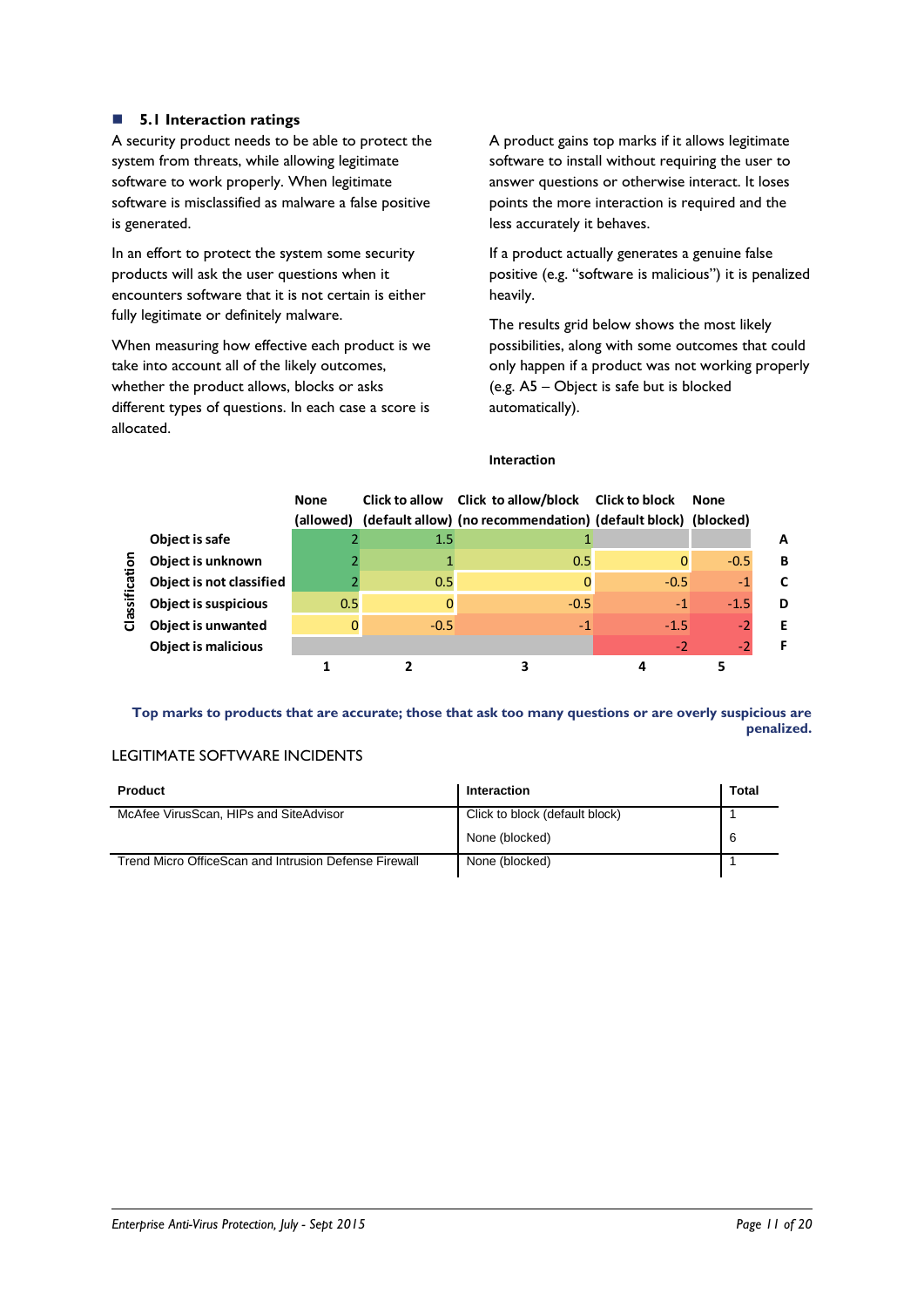# **5.2 Prevalence ratings**

The prevalence of each piece of software is significant. If a security product interferes with common applications then the situation is more serious than if it does so with rare ones. That said, it is usually expected that anti-malware programs should not interfere with any legitimate software.

The programs selected for the legitimate software testing were organized into five groups:

Very High Impact; High Impact; Medium Impact; Low Impact; and Very Low Impact.

The table below shows the relative importance of each group expressed as a numerical value. A Very High Impact application is ranked as being five times more significant than a Very Low Impact program.

# LEGITIMATE SOFTWARE PREVALENCE RATING MODIFIERS

| Impact category  | Rating modifier |
|------------------|-----------------|
| Very High Impact | 5               |
| High Impact      |                 |
| Medium Impact    | 3               |
| Low Impact       | 2               |
| Very Low Impact  |                 |

These categories were attributed to software programs based on their individual weekly download numbers as reported by third-party download sites including Download.com at the time of testing.

Files were downloaded from their original sources, excluding third-party download sites, such as Download.com, wherever possible. This was to reduce the chances that the software had been altered in any way, perhaps having potentially unwanted add-ons included with the installer.

The presence of potentially unwanted add-ons transforms the legitimate software into a product that could be blocked or altered justifiably by antimalware software. As such they are not suitable for this legitimate software test.

The ranges for these categories, in terms of weekly downloads, are recorded in the table Legitimate Software Prevalence Categories.

# LEGITIMATE SOFTWARE PREVALENCE CATEGORIES

| Prevalence       |
|------------------|
| >20.000          |
| $1,000 - 20,000$ |
| $100 - 999$      |
| $25 - 99$        |
| < 25             |
|                  |

# ■ 5.3 Accuracy ratings

The legitimate software accuracy ratings are calculated by multiplying together the interaction and prevalence ratings.

> *accuracy rating = number of programs x (interaction rating x prevalence rating)*

For example, if a product allows 10 legitimate, Medium Impact programs to install without any interference then its rating would be calculated like this:

$$
\begin{aligned} \text{accuracy rating} &= 10 \times (2 \times 3) \\ &= 60 \end{aligned}
$$

This formula creates the impact-weighted accuracy ratings used in the graph 5. Legitimate Software Ratings on page 10.

# **5.4 Distribution of impact categories**

Products that scored highest were the most accurate when handling the legitimate applications used in the test.

The best theoretical score possible is 1,000, while the worst would be -1,000 (assuming that all applications were classified as Very High Impact).

In fact the distribution of applications in the impact categories was not restricted only to Very High Impact. The table below shows the true distribution:

# LEGITIMATE SOFTWARE CATEGORY FREQUENCY

| <b>Prevalence Rating</b> | Frequency |
|--------------------------|-----------|
| Very High Impact         | 27        |
| High Impact              | 36        |
| Medium Impact            | 16        |
| Low Impact               | 12        |
| Very Low Impact          | g         |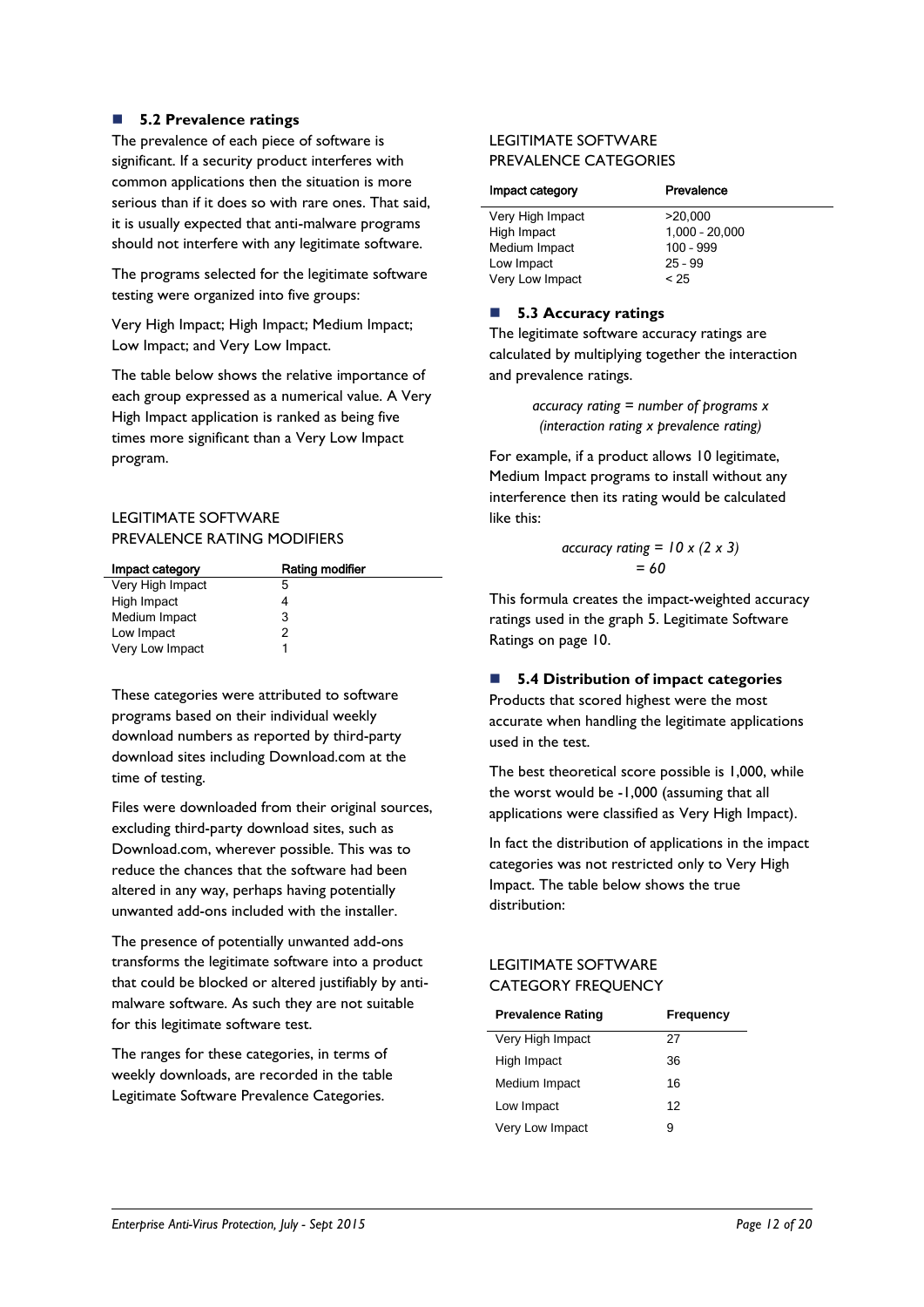# <span id="page-12-0"></span>**6. THE TESTS**

#### **6.1 The threats**

Providing a realistic user experience was important in order to illustrate what really happens when a user encounters a threat on the internet.

For example, in these tests web-based malware was accessed by visiting an original, infected website using a web browser, and not downloaded from a CD or internal test website.

All target systems were fully exposed to the threats. This means that any exploit code was allowed to run, as were other malicious files, They were run and permitted to perform exactly as they were designed to, subject to checks made by the installed security software.

A minimum time period of five minutes was provided to allow the malware an opportunity to act.

## **6.2 Test rounds**

Tests were conducted in rounds. Each round recorded the exposure of every product to a specific threat. For example, in 'round one' each of the products was exposed to the same malicious website.

At the end of each round the test systems were completely reset to remove any possible trace of malware before the next test began.

#### **6.3 Monitoring**

Close logging of the target systems was necessary to gauge the relative successes of the malware and the anti-malware software. This included recording activity such as network traffic, the creation of files and processes and changes made to important files.

#### ■ **6.4 Levels of protection**

The products displayed different levels of protection. Sometimes a product would prevent a threat from executing, or at least making any significant changes to the target system.

In other cases a threat might be able to perform some tasks on the target (such as exploiting a security vulnerability or executing a malicious program), after which the security product would intervene and remove some or all of the malware. Finally, a threat may be able to bypass the security product and carry out its malicious tasks unhindered. It may even be able to disable the security software.

Occasionally Windows' own protection system might handle a threat while the anti-virus program ignored it. Another outcome is that the malware may crash for various reasons.

The different levels of protection provided by each product were recorded following analysis of the log files.

If malware failed to perform properly in a given incident, perhaps because of the very presence of the security product, rather than any specific defending action that the product took, the product was given the benefit of the doubt and a Defended result was recorded.

If the test system was damaged, becoming hard to use following an attempted attack, this was counted as a compromise even if the active parts of the malware had eventually been removed by the product.

# ■ **6.5 Types of protection**

All of the products tested provided two main types of protection: real-time and on-demand. Real-time protection monitors the system constantly in an attempt to prevent a threat from gaining access.

On-demand protection is essentially a 'virus scan' that is run by the user at an arbitrary time.

The test results note each product's behavior when a threat is introduced and afterwards. The real-time protection mechanism was monitored throughout the test, while an on-demand scan was run towards the end of each test to measure how safe the product determined the system to be.

Manual scans were run only when a tester determined that malware had made an interaction with the target system. In other words, if the security product claimed to block the attack at the initial stage, and the monitoring logs supported this claim, the case was considered closed and a Defended result was recorded.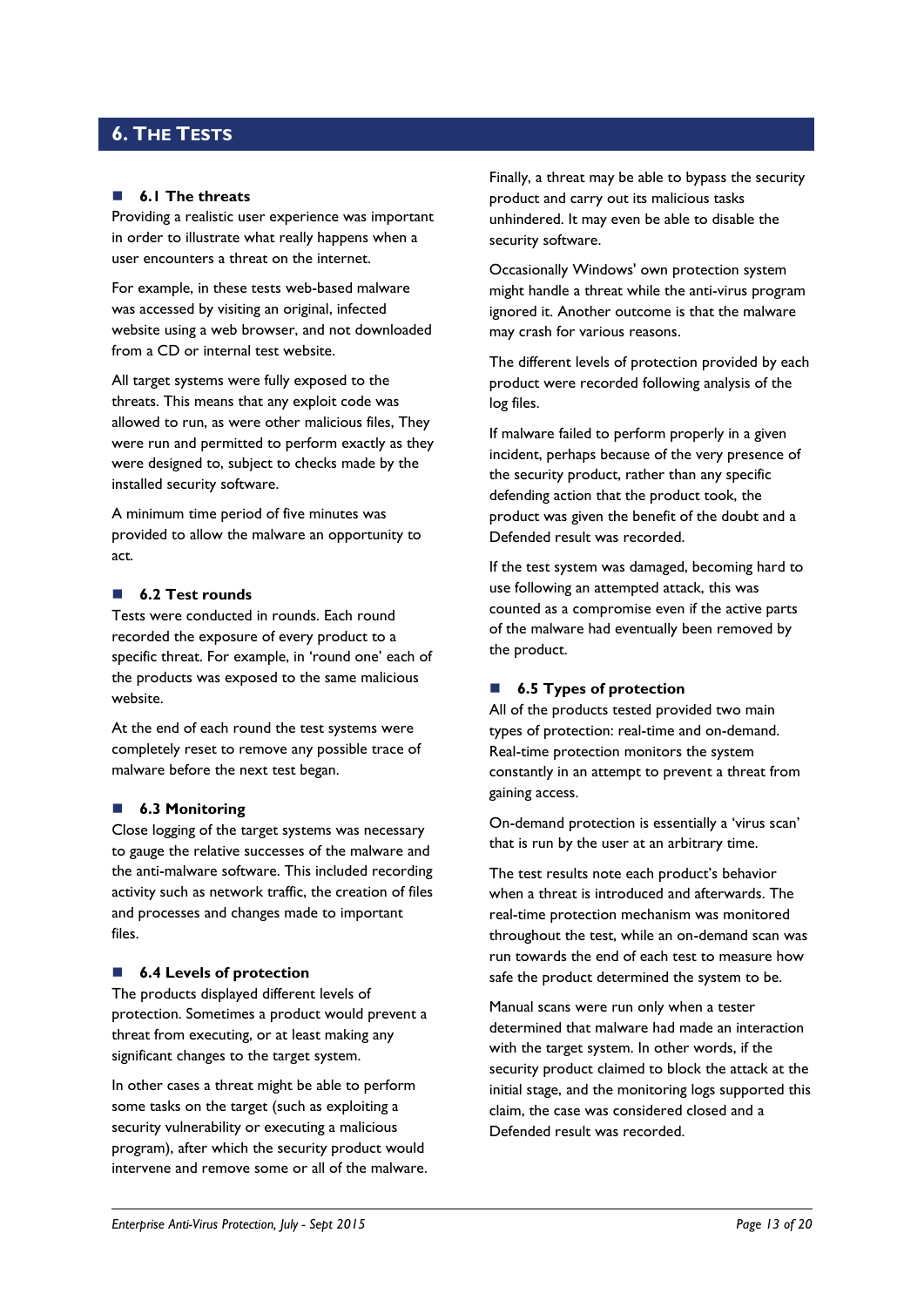# <span id="page-13-0"></span>**7. TEST DETAILS**

# **7.1 The targets**

To create a fair testing environment, each product was installed on a clean Windows 7 Professional 64-bit target system. The operating system was updated with Service Pack 1 (SP1), although no later patches or updates were applied.

We test with Windows 7 SP1 due to the high prevalence of internet threats that work with this operating system. The prevalence of these threats suggests that there are many systems with this level of patching currently connected to the internet.

At the time of testing Windows 7 was being used heavily by consumers and businesses.

According to Net Applications, which monitors the popularity of operating systems and web browsers, Windows 7 accounted for 48 per cent of the desktop operating system market. It was the market leader, with Windows XP coming a close second (29 per cent).

Windows 8 and Windows Vista came a distant third and fifth (11 per cent and three per cent) respectively<sup>1</sup>. Mac OS X came fourth.

Our aim is to test the security product and not the protection provided by keeping systems completely up to date with patches and other mechanisms. Patching will inevitably improve the security of the system and readers are advised to keep all software updated.

A selection of legitimate but vulnerable software was pre-installed on the target systems. These posed security risks, as they contained known security issues. They included versions of Adobe Flash Player, Adobe Reader and Java.

A different security product was then installed on each system. Each product's update mechanism was used to download the latest version with the most recent definitions and other elements.

Due to the dynamic nature of the tests, which were carried out in real-time with live malicious websites, the products' update systems were

<sup>1</sup> Net Market Share (Net Applications), <http://www.netmarketshare.com/>

-

allowed to run automatically and were also run manually before each test round was carried out.

The products were also allowed to 'call home' should they be programmed to query databases in real-time. Some products might automatically upgrade themselves during the test. At any given time of testing, the very latest version of each program was used.

Each target systems was a physical PC, not a virtual machine, and was connected to the internet via its own virtual network (VLAN) to avoid crossinfection of malware.

## **7.2 Threat selection**

The malicious web links (URLs) used in the tests were not provided by any anti-malware vendor.

They were picked from lists generated by Dennis Technology Labs' own malicious site detection system, which uses popular search engine keywords submitted to Google. It analyses sites that are returned in the search results from a number of search engines and adds them to a database of malicious websites.

In all cases, a control system (Verification Target System - VTS) was used to confirm that the URLs linked to actively malicious sites.

Malicious URLs and files are not shared with any vendors during the testing process.

## <span id="page-13-1"></span>**7.3 Test stages**

There were three main stages in each individual test:

- 1. Introduction
- 2. Observation
- 3. Remediation

During the *Introduction* stage, the target system was exposed to a threat. Before the threat was introduced, a snapshot was taken of the system. This created a list of Registry entries and files on the hard disk. The threat was then introduced.

Immediately after the system's exposure to the threat, the *Observation* stage is reached. During this time, which typically lasted at least 10 minutes, the tester monitored the system both visually and using a range of third-party tools.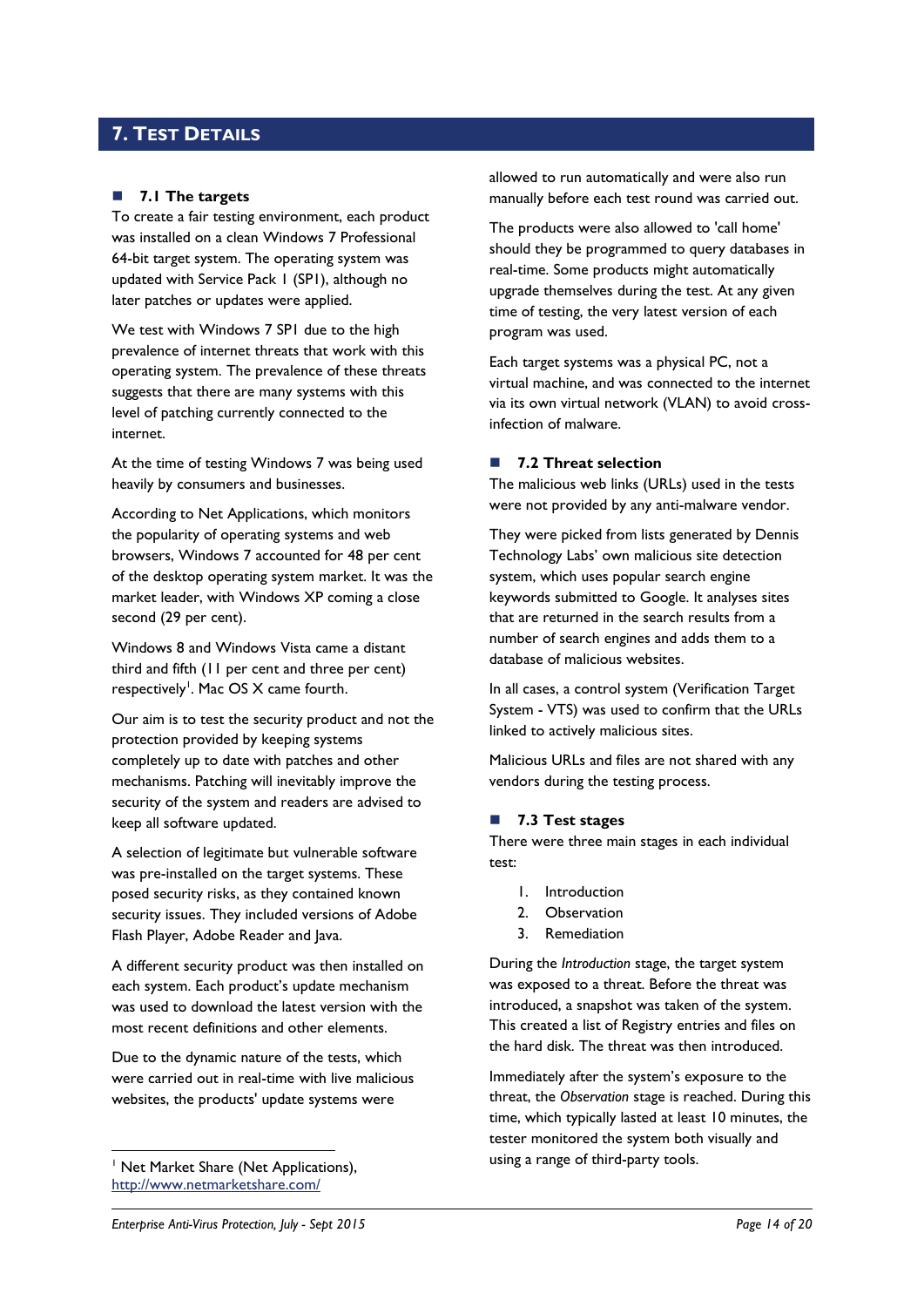The tester reacted to pop-ups and other prompts according to the directives described below (see *7.5 Observation and intervention* below.

In the event that hostile activity to other internet users was observed, such as when spam was being sent by the target, this stage was cut short.

The *Observation* stage concluded with another system snapshot. This 'exposed' snapshot was compared to the original 'clean' snapshot and a report generated. The system was then rebooted.

The *Remediation* stage is designed to test the products' ability to clean an infected system. If it defended against the threat in the *Observation* stage then we skipped it. An on-demand scan was run on the target, after which a 'scanned' snapshot was taken. This was compared to the original 'clean' snapshot and a report was generated.

All log files, including the snapshot reports and the product's own log files, were recovered from the target.

In some cases the target may become so damaged that log recovery is considered impractical. The target was then reset to a clean state, ready for the next test.

# **7.4 Threat introduction**

Malicious websites were visited in real-time using the web browser. This risky behavior was conducted using live internet connections. URLs were typed manually into the browser.

Web-hosted malware often changes over time. Visiting the same site over a short period of time can expose systems to what appear to be a range of threats (although it may be the same threat, slightly altered to avoid detection).

Also, many infected sites will only attack a particular IP address once, which makes it hard to test more than one product against the same threat.

In order to improve the chances that each target system received the same experience from a malicious web server, we used a web replay system.

When the verification target systems visited a malicious site, the page's content, including malicious code, was downloaded, stored and loaded into the replay system. When each target system subsequently visited the site, it received exactly the same content.

The network configurations were set to allow all products unfettered access to the internet throughout the test, regardless of the web replay systems.

# **7.5 Observation and intervention**

Throughout each test, the target system was observed both manually and in real-time. This enabled the tester to take comprehensive notes about the system's perceived behavior, as well as to compare visual alerts with the products' log entries.

At certain stages the tester was required to act as a regular user. To achieve consistency, the tester followed a policy for handling certain situations, including dealing with pop-ups displayed by products or the operating system, system crashes, invitations by malware to perform tasks and so on.

This user behavior policy included the following directives:

- 1. Act naively. Allow the threat a good chance to introduce itself to the target by clicking OK to malicious prompts, for example.
- 2. Don't be too stubborn in retrying blocked downloads. If a product warns against visiting a site, don't take further measures to visit that site.
- 3. Where malware is downloaded as a Zip file, or similar, extract it to the Desktop then attempt to run it. If the archive is protected by a password, and that password is known to you (e.g. it was included in the body of the original malicious email), use it.
- 4. Always click the default option. This applies to security product pop-ups, operating system prompts (including Windows firewall) and malware invitations to act.
- 5. If there is no default option, wait. Give the prompt 20 seconds to choose a course of action automatically.
- 6. If no action is taken automatically, choose the first option. Where options are listed vertically, choose the top one. Where options are listed horizontally, choose the left-hand one.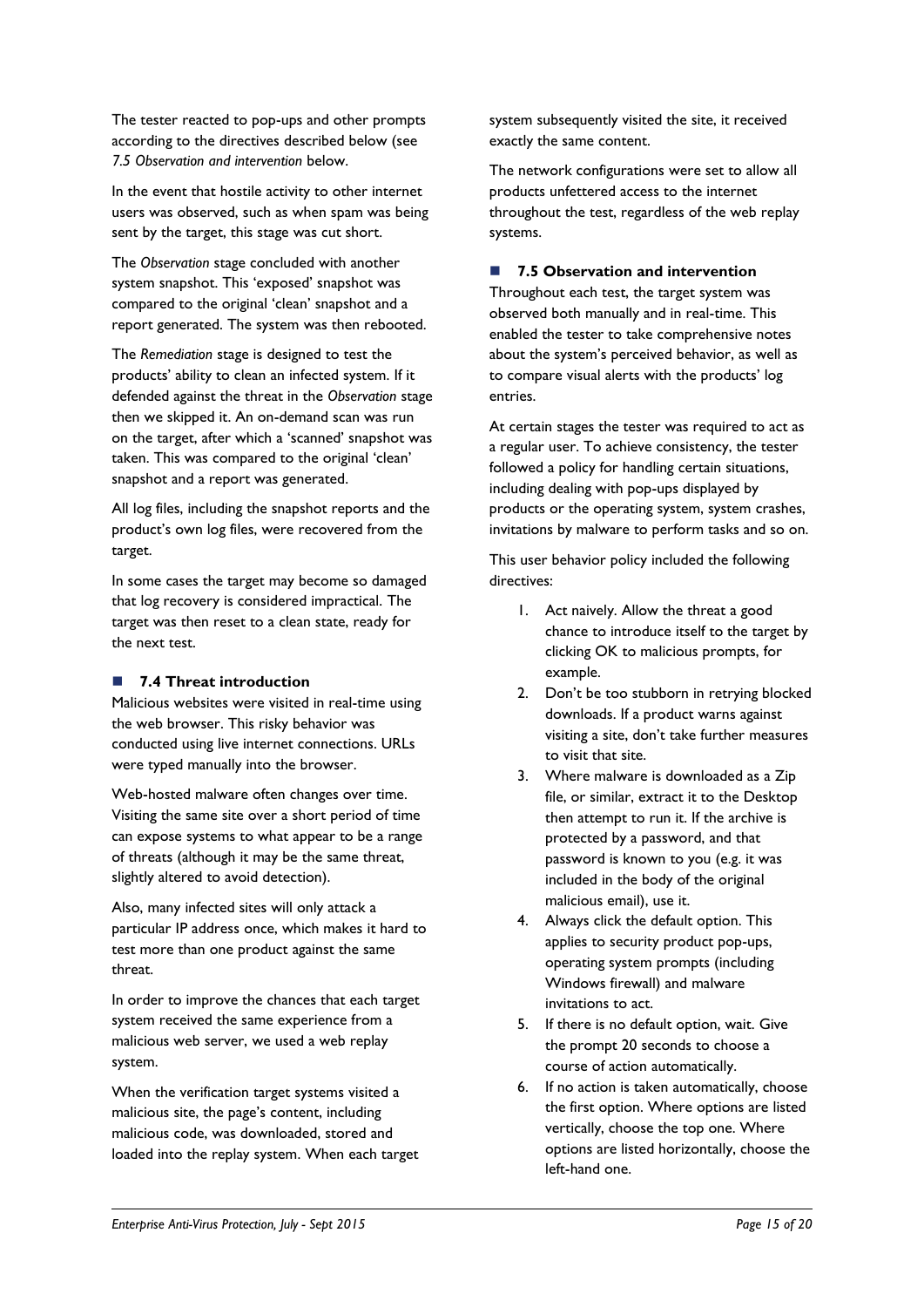# **7.6 Remediation**

When a target is exposed to malware, the threat may have a number of opportunities to infect the system. The security product also has a number of chances to protect the target. The snapshots explained in *7.3 Test stages* [on page 14](#page-13-1) provided information that was used to analyze a system's final state at the end of a test.

Before, during and after each test, a 'snapshot' of the target system was taken to provide information about what had changed during the exposure to malware. For example, comparing a snapshot taken before a malicious website was visited to one taken after might highlight new entries in the Registry and new files on the hard disk.

Snapshots were also used to determine how effective a product was at removing a threat that had managed to establish itself on the target system. This analysis gives an indication as to the levels of protection that a product has provided.

These levels of protection have been recorded using three main terms: defended, neutralized, and compromised. A threat that was unable to gain a foothold on the target was *defended* against; one that was prevented from continuing its activities was *neutralized*; while a successful threat was considered to have *compromised* the target.

A defended incident occurs where no malicious activity is observed with the naked eye or thirdparty monitoring tools following the initial threat introduction. The snapshot report files are used to verify this happy state.

If a threat is observed to run actively on the system, but not beyond the point where an ondemand scan is run, it is considered to have been neutralized.

Comparing the snapshot reports should show that malicious files were created and Registry entries were made after the introduction. However, as long as the 'scanned' snapshot report shows that either the files have been removed or the Registry entries have been deleted, the threat has been neutralized.

The target is compromised if malware is observed to run after the on-demand scan. In some cases a product might request a further scan to complete the removal. We considered secondary scans to

be acceptable, but continual scan requests may be ignored after no progress is determined.

An edited 'hosts' file or altered system file also counted as a compromise.

# **7.7 Automatic monitoring**

Logs were generated using third-party applications, as well as by the security products themselves.

Manual observation of the target system throughout its exposure to malware (and legitimate applications) provided more information about the security products' behavior.

Monitoring was performed directly on the target system and on the network.

# Client-side logging

A combination of Process Explorer, Process Monitor, TcpView and Wireshark were used to monitor the target systems. Regshot was used between each testing stage to record a system snapshot.

A number of Dennis Technology Labs-created scripts were also used to provide additional system information. Each product was able to generate some level of logging itself.

Process Explorer and TcpView were run throughout the tests, providing a visual cue to the tester about possible malicious activity on the system. In addition, Wireshark's real-time output, and the display from the web proxy (see Network logging, below), indicated specific network activity such as secondary downloads.

Process Monitor also provided valuable information to help reconstruct malicious incidents.

# Network logging

All target systems were connected to a live internet connection, which incorporated a transparent web proxy and a network monitoring system. All traffic to and from the internet had to pass through this system.

An HTTP replay system ensured that all target systems received the same malware as each other. It was configured to allow access to the internet so that products could download updates and communicate with any available 'in the cloud' servers.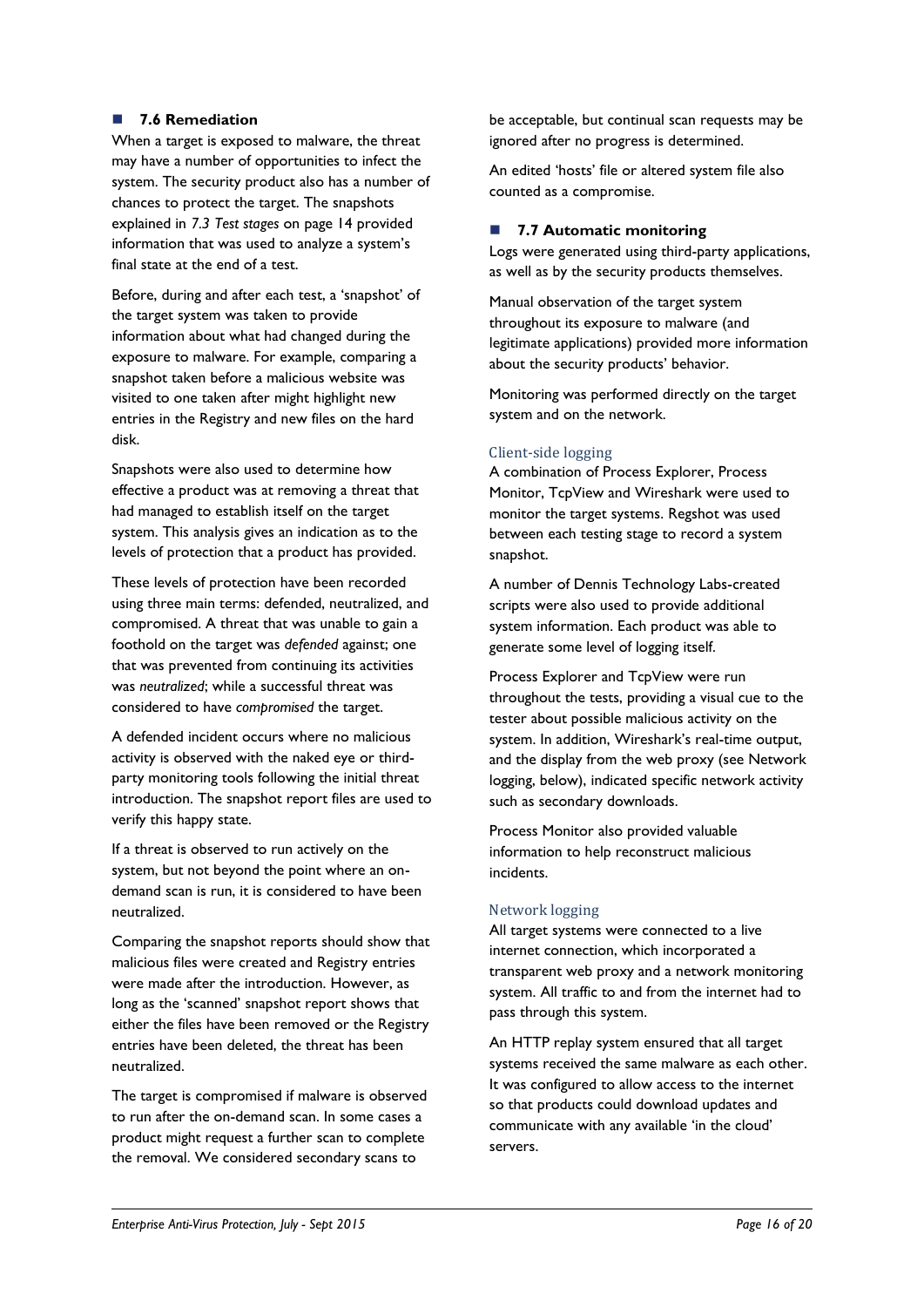# <span id="page-16-0"></span>**8. CONCLUSIONS**

#### **Where are the threats?**

The threats used in this test were genuine, real-life threats that were infecting victims globally at the time that we tested the products.

The types of infected or malicious sites were varied, which demonstrates that effective anti-virus software is essential for those who want to use the web using a Windows PC.

Most threats installed automatically when a user visited the infected webpage. This infection was often invisible to a casual observer.

## **Where does protection start?**

There were relatively few cases of compromise in this test for most products. With the exception of Microsoft's product, most solutions blocked the vast majority of malware attacks before they could run.

#### **Sorting the wheat from the chaff**

Kaspersky Endpoint Security for Windows and Symantec Endpoint Protection Enterprise Edition scored highest in terms of malware protection, with Trend Micro's bundle of products following fast in an extremely close third place.

The products from Symantec and Kaspersky Lab gained the highest protection ratings because they prevented all threats from infecting the target.

McAfee's product allowed only two threats to compromise the system, while Sophos' failed to stop four.

Microsoft System Security Center Endpoint Protection did so poorly at preventing the threats that its protection rating was less than a quarter of the others. This is because it failed to prevent 28 threats from compromising the system.

Anti-malware products need to be able to distinguish between malicious and non-malicious programs. All products tested were excellent in this regard. The exception was McAfee's software bundle, which blocked seven applications - all but one automatically.

Overall, considering each product's ability to handle both malware and legitimate applications, the joint winners are Kaspersky Endpoint Security for Windows and Symantec Endpoint Protection Enterprise Edition. Sophos' and Trend Micro's software also win AAA awards.

The notable exception was Microsoft System Center Endpoint Protection, which failed to achieve even a C grade.

#### **Exploit protection is important**

Most of the threats used in this test attack the system via one or more automated exploits. Products that recognize this and either block the exploit itself or the malware that it delivers did well in this test.

The vendors who achieved AAA awards are to be congratulated because such a strong set of performances across the board is rare in such a challenging test.

The average protection level of the tested products is 94 per cent (see *3. Protection Scores* on page 8). This figure is much lower than some detection results typically quoted in anti-malware marketing material.

The presence of anti-malware software can be seen to decrease the chances of a malware infection even when the only sites being visited are proven to be actively malicious. That said, only two products produced a 100 per cent protection rate.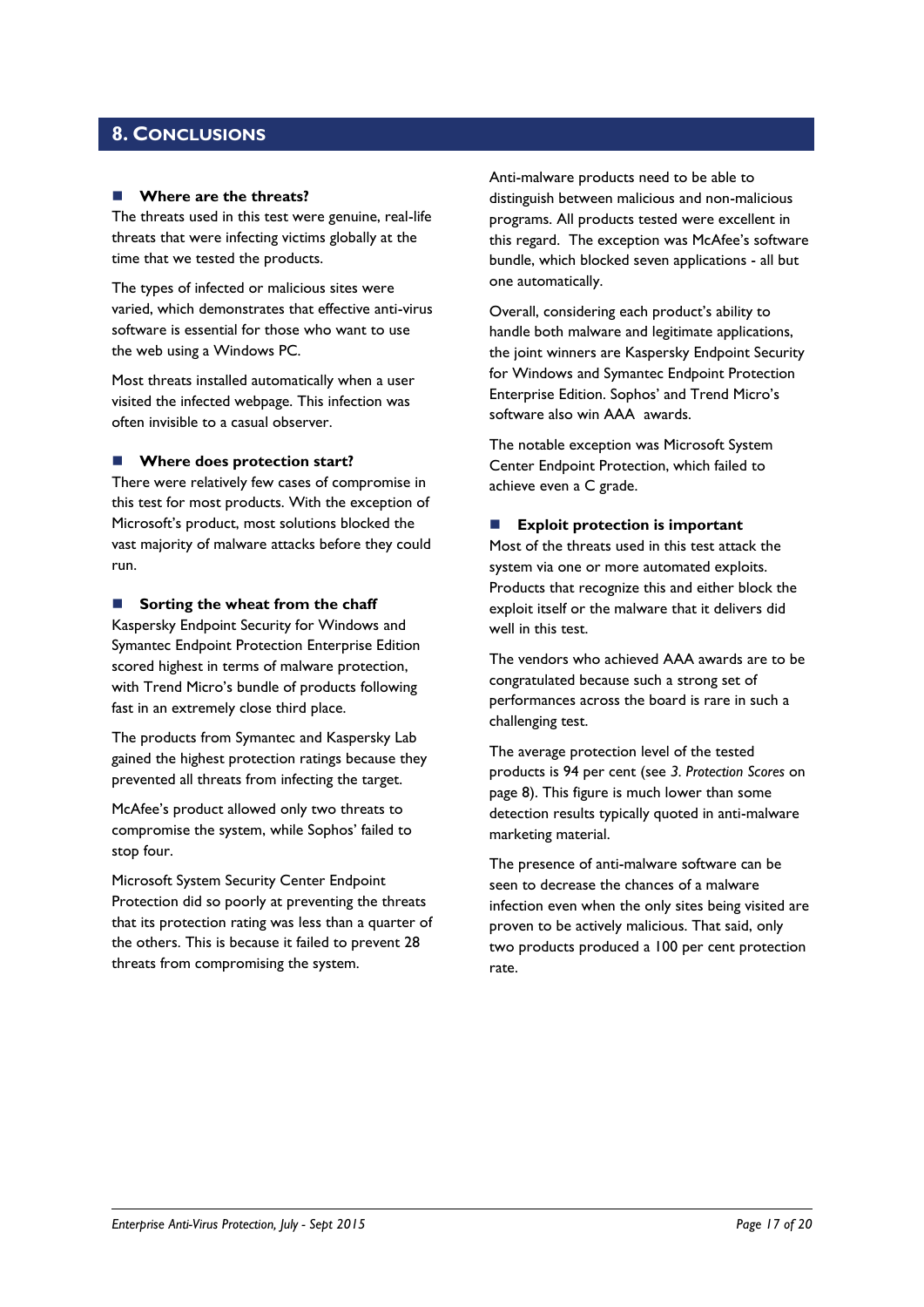# <span id="page-17-0"></span>**APPENDIX A: TERMS USED**

| Compromised            | Malware continues to run on an infected system, even after an on-demand scan.                                                                                                                                                                                                                                                     |  |
|------------------------|-----------------------------------------------------------------------------------------------------------------------------------------------------------------------------------------------------------------------------------------------------------------------------------------------------------------------------------|--|
| Defended               | Malware was prevented from running on, or making changes to, the target.                                                                                                                                                                                                                                                          |  |
| <b>False Positive</b>  | A legitimate application was incorrectly classified as being malicious.                                                                                                                                                                                                                                                           |  |
| Introduction           | Test stage where a target system is exposed to a threat.                                                                                                                                                                                                                                                                          |  |
| Neutralized            | Malware or exploit was able to run on the target, but was then removed by the security<br>product.                                                                                                                                                                                                                                |  |
| Observation            | Test stage during which malware may affect the target.                                                                                                                                                                                                                                                                            |  |
| On-demand (protection) | Manual 'virus' scan, run by the user at an arbitrary time.                                                                                                                                                                                                                                                                        |  |
| Prompt                 | Questions asked by software, including malware, security products and the operating<br>system. With security products, prompts usually appear in the form of pop-up windows.<br>Some prompts don't ask questions but provide alerts. When these appear and<br>disappear without a user's interaction, they are called 'toasters'. |  |
| Real-time (protection) | The 'always-on' protection offered by many security products.                                                                                                                                                                                                                                                                     |  |
| Remediation            | Test stage that measures a product's abilities to remove any installed threat.                                                                                                                                                                                                                                                    |  |
| Round                  | Test series of multiple products, exposing each target to the same threat.                                                                                                                                                                                                                                                        |  |
| Snapshot               | Record of a target's file system and Registry contents.                                                                                                                                                                                                                                                                           |  |
| Target                 | Test system exposed to threats in order to monitor the behavior of security products.                                                                                                                                                                                                                                             |  |
| Threat                 | A program or other measure designed to subvert a system.                                                                                                                                                                                                                                                                          |  |
| Update                 | Code provided by a vendor to keep its software up to date. This includes virus<br>definitions, engine updates and operating system patches.                                                                                                                                                                                       |  |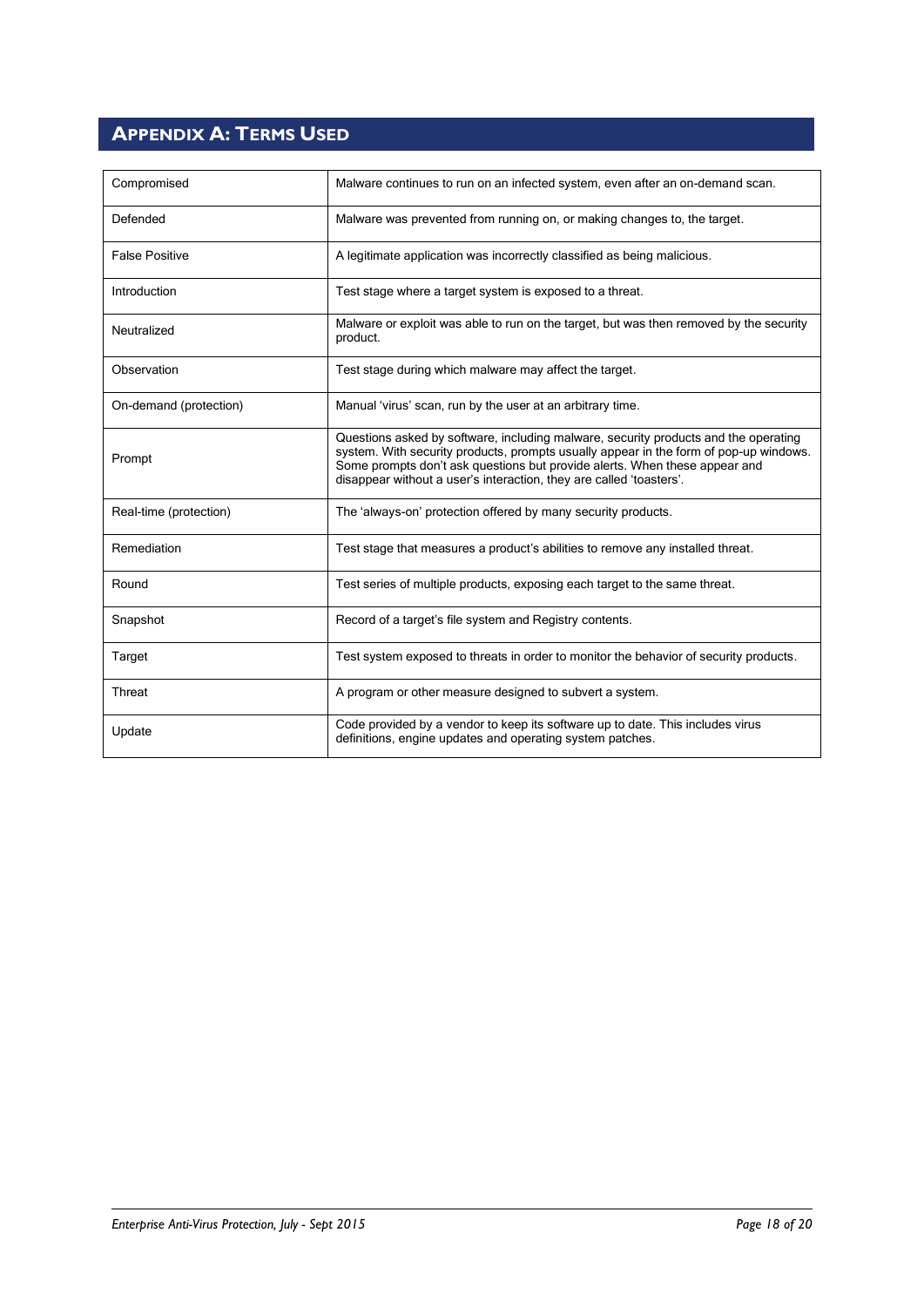# <span id="page-18-0"></span>**APPENDIX B: FAQS**

- **This test was unsponsored.**
- The test rounds were conducted between 1st July 2015 and 10th September 2015 using the most up to date versions of the software available on any given day.
- **All products were able to communicate with their back-end systems over the internet.**
- The products selected for this test were chosen by Dennis Technology Labs.
- Samples were located and verified by Dennis Technology Labs.
- **Products were exposed to threats within 24 hours of the same threats being verified. In practice there** was only a delay of up to three to four hours.
- Details of the samples, including their URLs and code, were provided to partner vendors only after the test was complete.
- The sample set comprised 100 actively-malicious URLs and 100 legitimate applications and URLs.

# Do participating vendors know what samples are used, before or during the test?

No. We don't even know what threats will be used until the test starts. Each day we find new ones, so it is impossible for us to give this information before the test starts. Neither do we disclose this information until the test has concluded.

# What is the difference between a vendor and a partner vendor?

Partner vendors contribute financially to the test in return for a preview of the results, an opportunity to challenge results before publication and the right to use award logos in marketing material. Other participants first see the results on the day of publication and may not use award logos for any purpose.

## Do you share samples with the vendors?

Partner vendors are able to download samples from us after the test is complete.

Other vendors may request a small subset of the threats that compromised their products in order for them to verify our results and further understand our methodology. The same applies to client-side logs, including the network capture files. There is a small administration fee for the provision of this service.

## What is a sample?

In our tests a sample is not simply a set of malicious executable files that runs on the system. A sample is an entire replay archive that enables researchers to replicate the incident, even if the original infected website is no longer available. This means that it is possible to reproduce the attack and to determine which layer of protection is was able to bypass. Replaying the attack should, in most cases, produce the relevant executable files. If not, these are usually available in the client-side network capture (pcap) file.